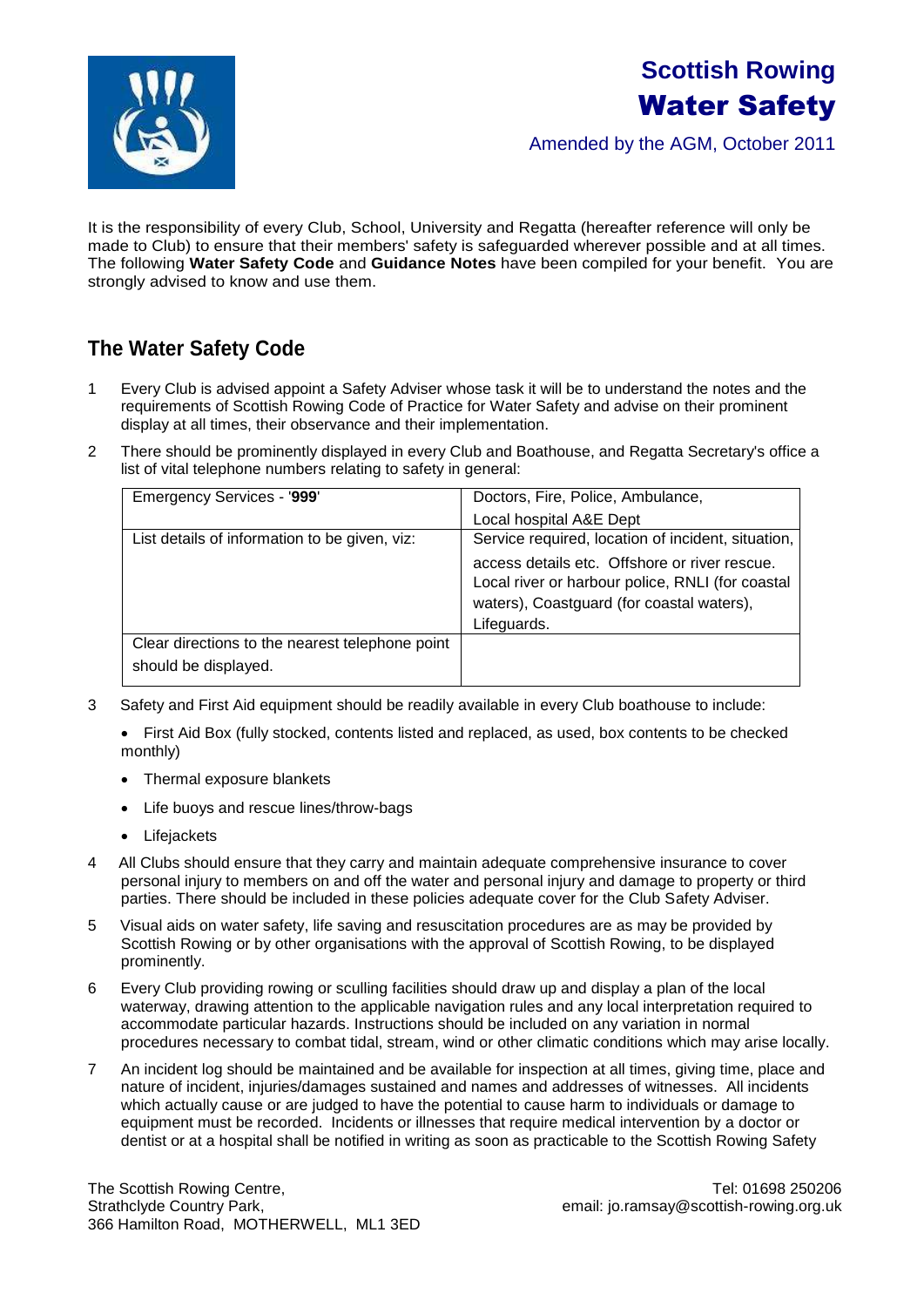



Officer using the Scottish Rowing Incident Report Form. The information contained in any reports will be handled according to the provisions of the Data Protection Act.

- 8 During the months of November and December, all Member Clubs are required to carry out an annual *Audit* of their safety provisions and submit a signed and dated, written copy of it to the Scottish Rowing Administrator. Member Clubs will not be permitted to participate in any regattas, or other events run under the auspices of *Scottish Rowing,* until the current Safety Audit has been received.
- 9 The following paragraphs relate to specific aspects of the sport which for convenience have been grouped under separate headings for ease of reference.

### **Equipment**

- 10 For the safety of all concerned, rowing equipment should be maintained in good order.
- 11 Boats constructed or delivered after 1st January 2007 shall meet the FISA Guidelines for Minimum Flotation:
	- A boat when full of water with a crew of average weight equal to the design weight stated on the boat's production plaque, seated in the rowing position, should float such that the top of the seat is a maximum of 5cm below the static waterline.
	- Clubs shall take reasonable measures to ensure all other shells shall have similar buoyancy.
- 12. Every boat shall carry securely affixed to the bow a solid ball of rubber or material of similar consistency, white in colour, with a diameter of not less than 4 centimetres, and incapable of being significantly deflected in any direction. This protection may also be afforded by a specially shaped bow of suitable material.
- 13 Heel restraints and "quick-release" mechanisms must be in proper and effective working order in all boats equipped with fitted shoes. Heel restraints must be adjusted so that the shoes' heels can rise no higher than the lowest attachment point on the sole of the shoe.
- 14 For evening outings, rowing after sunset, boats shall be fitted with lights as required by the "Merchant Shipping (Distress Signals and Prevention of Collisions) Regulations 1996" published by the Maritime and Coastguard Agency of the D of T, or by local rules and bye laws.
- 15 Check oars and sculls to ensure that "buttons" are secure and properly set.
- 16 Buoyancy compartments, bow and stern canvasses, etc should be checked to ensure that they will function as intended.

#### **Rowers, Scullers and Coxswains**

- 17 All persons participating in rowing or sculling should be in good health and able to swim a minimum of 50 metres in light clothing and shoes.
- 18 Physically challenged athletes participating in organised rowing or sculling activities must be provided with suitable rescue facilities to cope with any accident whilst afloat.
- 19 All coxswains shall wear a lifejacket (conforming to BS EN 396:1994 standard formerly BS 3595) or a buoyancy aid of approved design at all times when on the water. Coxswains in "front-loader" positions must wear lifejackets which allow them easy escape from their position.

#### **Coaches**

- 20 A coach is not only concerned to coach his crews. He has a reasonable responsibility for their safety at all times whilst they are in his charge.
- 21 A coach should ensure that every member of the crew of which he has charge is aware of the appropriate safety procedures.
- 22 Coaches should ensure that the whole crew, including the coxswain are dressed suitably, adequately protected for the weather conditions they are likely to encounter.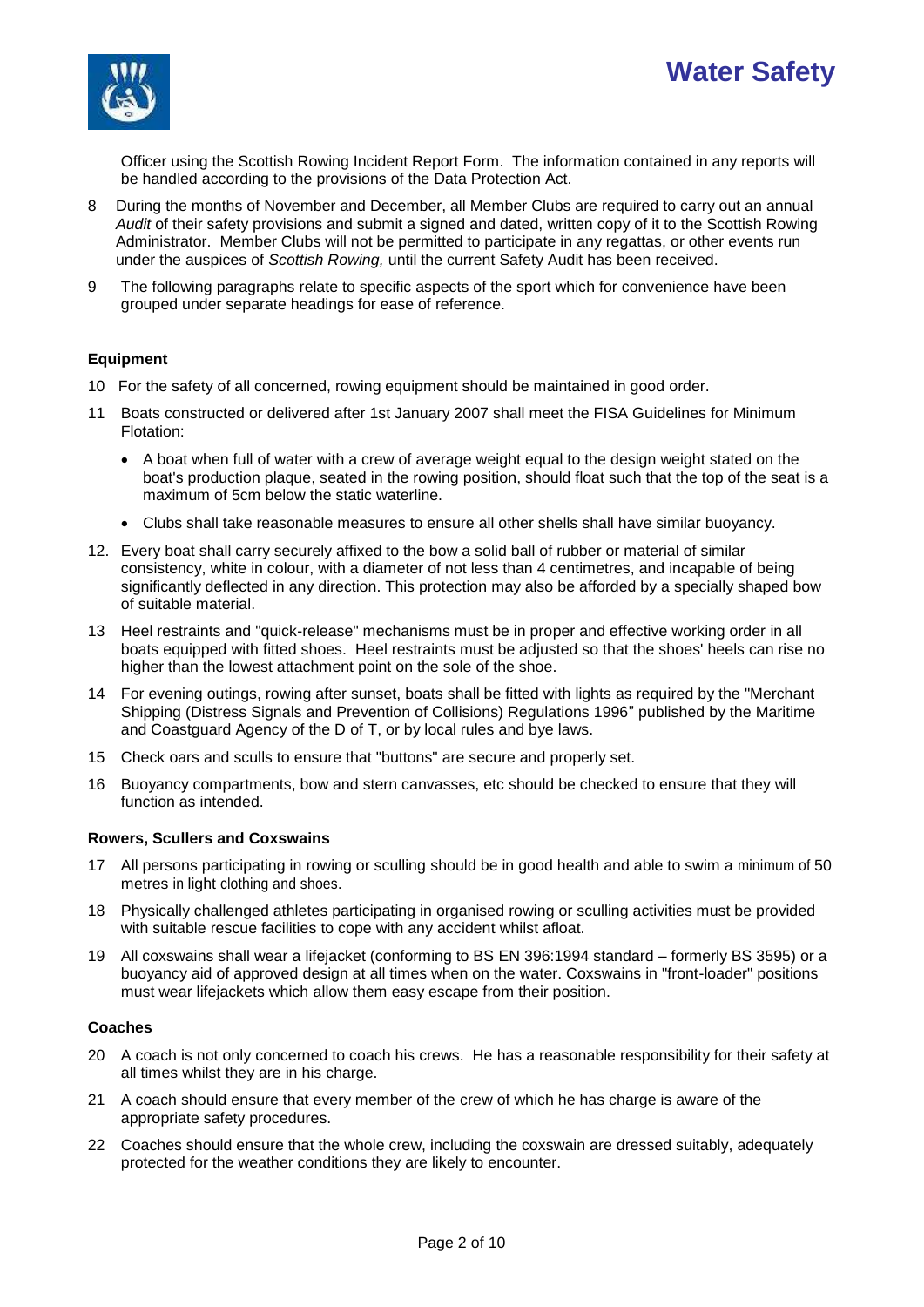# **Water Safety**



- 23 Coaches and coaching launch drivers shall wear lifejackets (conforming to BS EN 396:3994 standard formerly BS 3595) or buoyancy aids whilst afloat.
- 24 All coaching launches and safety boats should carry the following safety aids:
	- A baler and, for inflatable rubber dinghies, a suitable inflation pump and a spare inflation valve.
	- An audible, signalling, warning device, capable of attracting attention over a distance of at least 200 metres.
	- A grab line at least 15 metres (50 ft) long with a large knot tied in one end to assist throwing (ideally a purpose made rescue/heaving line - 'throw bag').
	- Thermal/exposure blankets.
	- Lifebuoys and lifejackets.
	- A basic first aid kit (contents recorded and checked as before).
	- A sharp knife in carrying sheath.
	- A paddle.
	- Simple hand holds fixed to the side of launch to give help to any person being rescued and provide self-help should the driver fall overboard.
	- Engine cut-out lanyard device.
	- Anchor and line.
- 25 Any activity after dark involving coaching launches requires the launches to be fitted with lights as laid down in the Merchant Shipping (Distress Signals and Prevention of Collisions) Regulations 1996 or as prescribed by the appropriate navigation authority.

#### **Regattas and Processional Races**

- 26 All regatta committees are strongly advised to appoint a Safety Adviser whose duty will be to advise on the observance of Scottish Rowing Code of Practice for Water Safety.
- 27 No regatta, processional race or sponsored row should take place without adequate safety measures being in force.
- 28 All regattas should appoint a suitably qualified and equipped person to be Medical Officer who will be responsible for ensuring that medical support is accessible to the regatta.
- 29 Safety boats suitable for the task of rescue manned by persons trained in boat handling and rescue techniques, and properly equipped, should be available throughout the period of the regatta and during practice. They should be sufficient in number and so placed that rapid assistance and recovery can be provided wherever the need occurs.
- 30 A plan of the course and launching area identifying hazards and traffic rules should be displayed and brought to the notice of competitors, officials and other clubs which share the venue. Telephone numbers of police, ambulance, medical and fire services should be prominently displayed together with the location of the nearest telephone.

When a regatta requires a circulation pattern which is different from the normal training arrangements at the venue, the regatta circulation pattern will come into force each day 40 minutes before the first race of the event is due to start and will remain in force until after the last race has finished. During this time, the regatta circulation pattern will be observed by all rowers, competitors and non-competitors alike.

- 31 Umpires' launches should carry a lifebuoy and line (throw bag), thermal/exposure blanket and first aid equipment (listed and recorded as before).
- 32 Umpires should wear lifejackets (conforming to BS EN 396:1994 standard formerly BS 3595) or buoyancy aids of approved design at all times when carrying out duties on the water.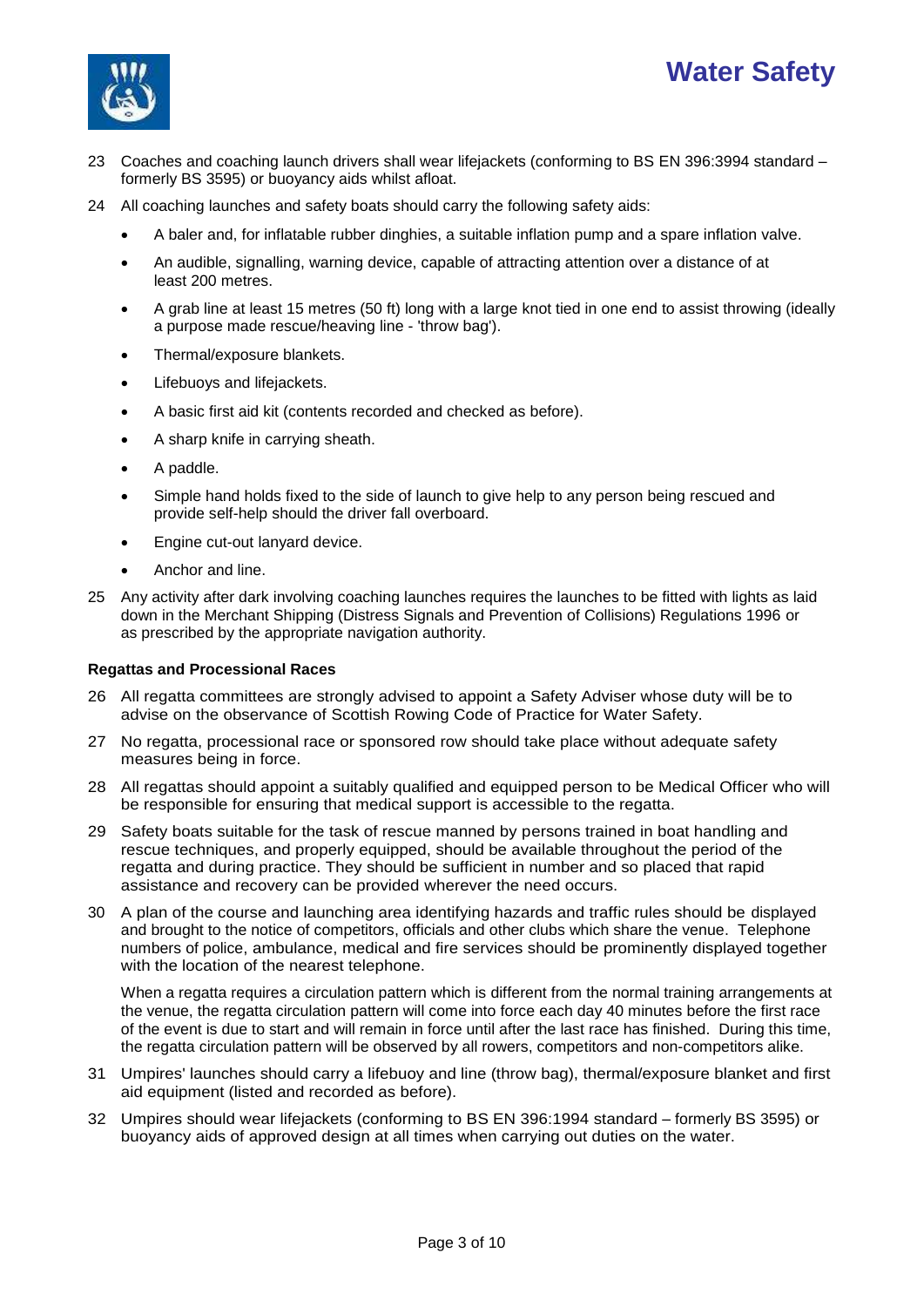



# **Guidance Notes**

### **General**

The role of Safety Advisers for clubs, schools and colleges and other centres where organised rowing and sculling take place will be to give guidance on, and encourage understanding and compliance with the following.

In additional to the specific requirements set out in the Code of Practice for Water Safety, those who organise rowing and sculling for others are responsible for ensuring the observance and understanding of the following requirements by all concerned.

## **Equipment**

All equipment for rowing, sculling and coaching should be properly maintained to ensure that it is safe for its intended purpose and does not expose the user to danger. Particular attention should be given to the following:

- As far as is practical, boats and equipment should be stored in well-lit premises in such a way as to minimise the possibility of damage to persons or equipment on removal and return.
- When any boat is placed on the water and before embarkation, it should be checked to ensure that it is in a safe condition and that its moving parts are in working order, viz:
	- o Check for leaks.
	- o Check buoyancy compartments, seals and ventilation bungs.
	- o Check outriggers, swivels, seats and stretchers for security.
	- o Check that heel release mechanisms are effective, ie. Quick-release devices and heel restraints.
	- $\circ$  Check rudder lines, steering mechanism, rudder and fin to ensure that everything is secure and in good working order.
	- o Check oars and sculls for damage and ensure that "buttons" are securely and properly set.
- **Heel Release Mechanism** Where boats are fitted with "shoes" an effective release mechanism must be in place to ensure that the heels are released immediately a strain is put upon them. Heel restrain cords/straps should be correctly adjusted and members instructed in the technique of release in the event of capsize.
	- o **Laced Shoes** check that laces are adequate to hold foot firm but check also that shoes are not tied too tightly, immobilising and trapping the foot as a result. (It is recommended that lace-ups be replaced by "velcro" straps.)
	- o **Velcro Shoes** check for wear in the Velcro strapping and replace regularly.

(Initial instruction of rowers and scullers should be given in boats without fitted shoes. Clogs or stretcher boards are recommended for beginners.)

 **Maintenance** - to maintain equipment in a sound and usable condition requires those organising rowing should establish procedures whereby damage to equipment is notified to responsible officials without delay and the damage repaired before the equipment is used again. Damaged equipment should be marked or "quarantined" to ensure that it is not used by others unaware of the damage.

#### **Education**

All participants in rowing and sculling should receive proper instruction in watermanship and in rowing and sculling technique including capsize and accident procedures under the supervision of qualified coaches or experienced members so that no person puts themself or others at risk when on the water. Junior members and novices should be given particular attention.

The coaching of coxswains in watermanship and water safety procedures is set out in Scottish Rowing basic coaching award.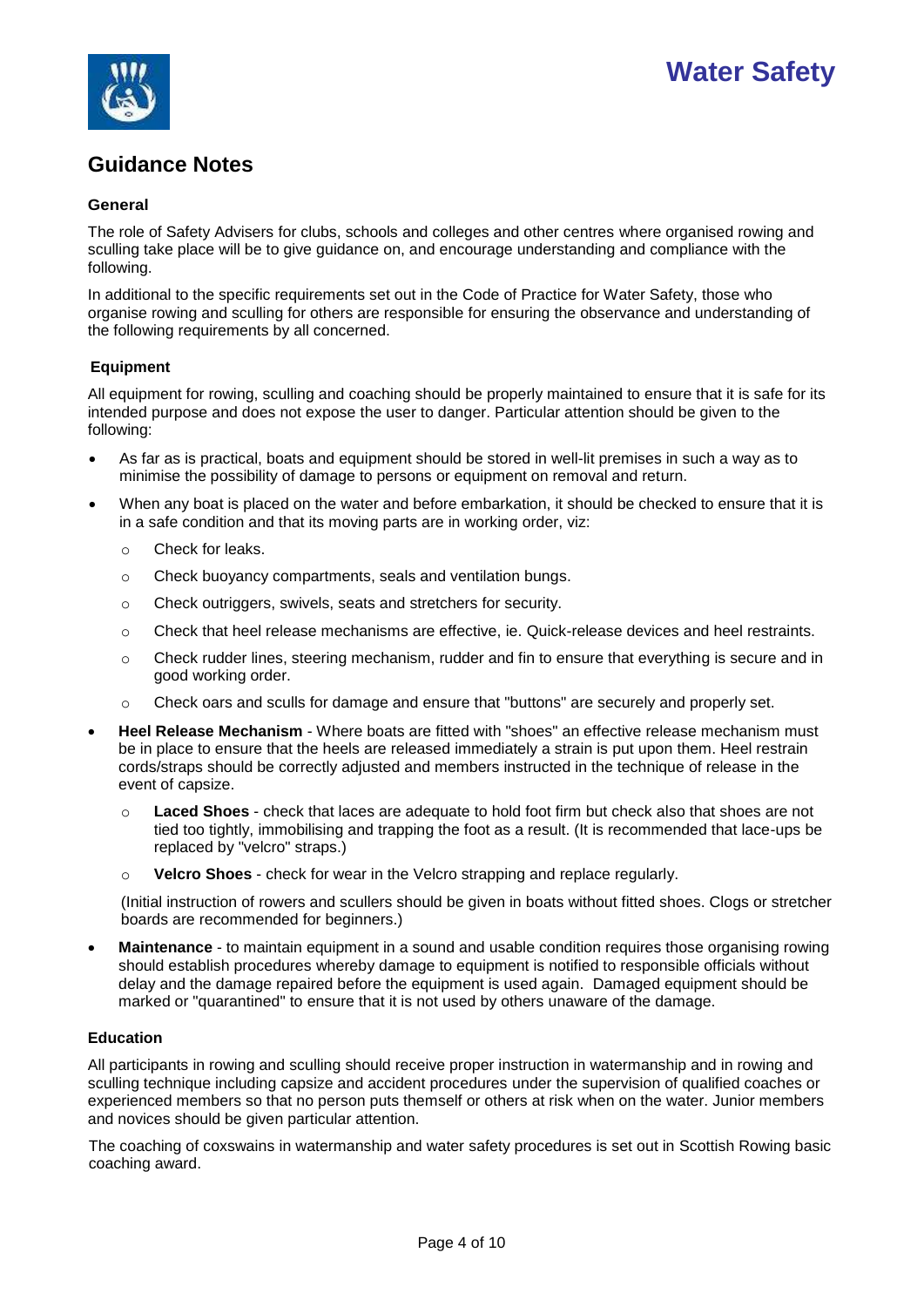



Every encouragement should be given to rowers, scullers and coaches to become fully conversant with life saving and resuscitation techniques. It is strongly recommended that Safety Advisers receive formal training. Life saving and resuscitation skill training forms part of Scottish Rowing basic coaching courses in which all participants in the sport should participate.

### **Adverse Weather Conditions**

Rowing and sculling are by their nature outdoor activities and as such are subject to the vagaries of weather in all its forms.

- It is recommended that the Safety Adviser or senior member present appointed for the club will have and exercise the authority to advise the suspension of boating activity should s/he believe the conditions unsafe for whatever reason.
- The direction of National River or other relevant authorities with regard to the inherent dangers in the weather conditions prevailing are to be observed at all times.
- Where rough water conditions are likely to be encountered during outings, a baler or sponge should be carried within the boat.
- After all outings, "bungs" or buoyancy compartment traps should be removed to allow ventilation. (Such items should be kept with the boat.)

#### **Night Rowing**

Rowing or sculling after nightfall is dangerous and should not be encouraged. When it is undertaken, then crews and scullers must be accompanied by a coach, on the bank, or in an accompanying launch. All craft must be properly illuminated as required by the relevant water authority, or the Department of Transport.

#### **Unescorted Outings**

Every effort should be made by those organising rowing and sculling to maintain a log of those boating from their premises unescorted or "out of hours". Such a record gives an indication of craft on the water, intended length and direction of outing which may be of assistance in the event of mishap.

#### **Community**

Rowing and sculling activities should be carried out at all times with an awareness by the participants of the rights of others who share the water. Every effort should be made, by regular meetings, to coordinate activities and so minimise clashes of interests and the possibilities of accidents.

#### **Safety for the Individual**

All active rowers and scullers shall:

- Satisfy their Medical Officer that they are in good health and be able, if required, to demonstrate that they can swim a minimum distance of 50 metres in light clothing and shoes.
- Comply with Scottish Rowing Code of Practice for Water Safety.
- Acquaint themselves fully with and obey rules of navigation both local and statutory.
- Maintain their rowing equipment in good order and check that it is in a safe condition before use.
- Ensure that beginners to the sport are not allowed to use equipment without adequate and prior instruction and are not allowed to boat unsupervised.
- Be constantly aware of the rights of others to the free use of the water and extend to them at all times the courtesy they would similarly wish to receive.

It is recommended that active members should learn capsize and accident procedures. Every opportunity should be taken to learn simple first aid, life saving and resuscitation techniques.

Single scullers (apart from beginners on the water under supervision) are responsible for their own safety and actions, and must observe the requirements of Scottish Rowing Code of Practice for Water Safety.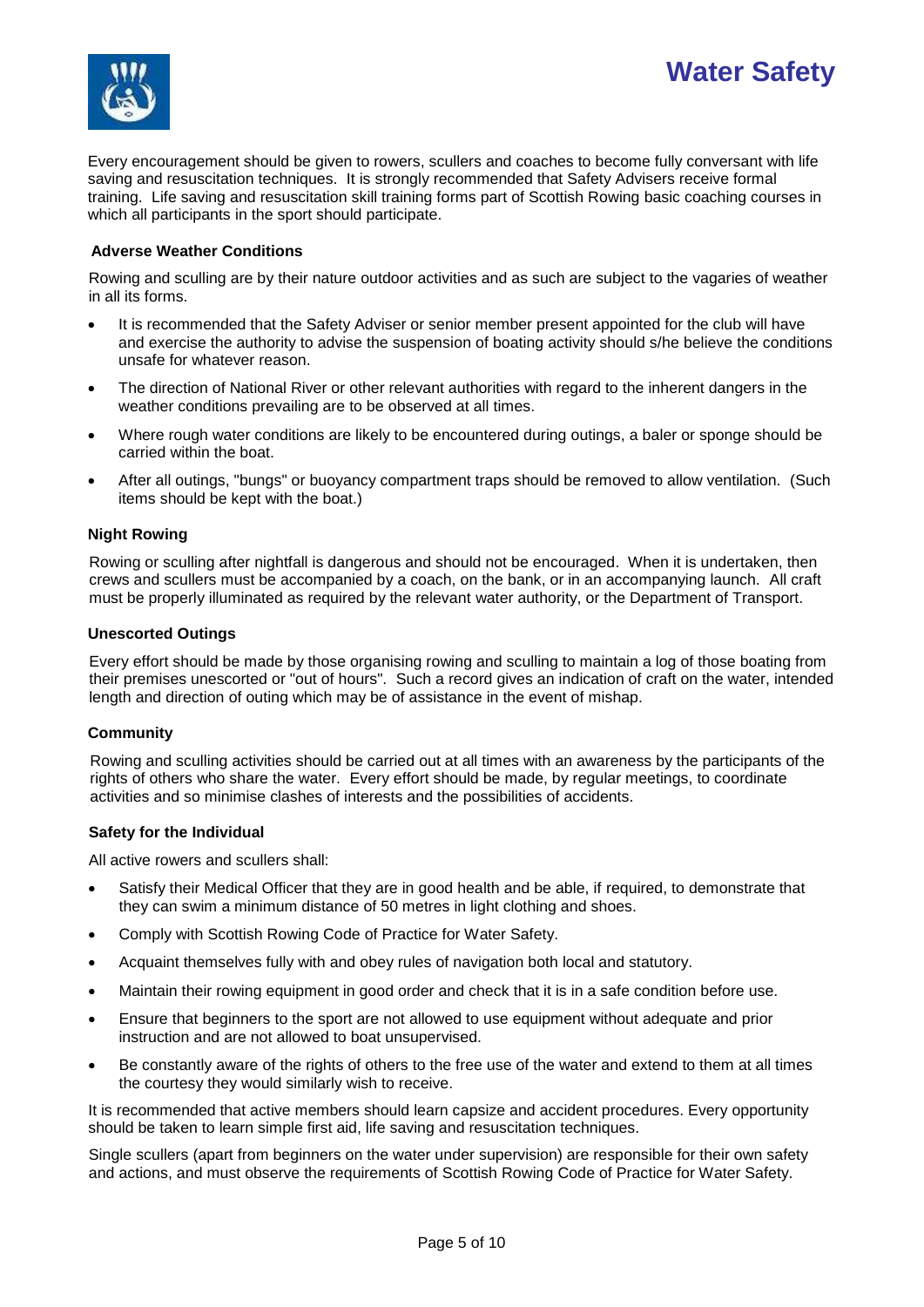# **Water Safety**



## **The Responsibilities of the Steersperson/Coxswain**

All persons steering a boat have a responsibility for the crew in their charge. Coxswains should comply with the following:

- Every coxswain shall be able to swim and to demonstrate that ability when called upon by the Safety Officer.
- All coxswains should wear a lifejacket (conforming to BS EN 396:1994 standard formerly BS 3595) or buoyancy aid of approved design, when on the water both in training and in competition. Where coxswains are located in the bows of boats, care must be taken in the choice of lifejacket to ensure that the coxswain is not restricted when exiting from the boat.
- All coxswains should be able to satisfy their Safety Adviser that they are in good health with adequate vision and sound hearing. No-one who is subject to epileptic fits or blackouts will steer a boat. In cases of doubt, medical advice should be obtained.
- Dress suitable for the prevailing conditions should be worn. Particular care should be taken to ensure warmth around the head, neck and lower back, wrists and ankles and the clothing should be water and windproof. Water resistant outer gloves are recommended but bulky and heavy clothing and "Wellington" type boots are to be avoided.
- Be aware of the dangers and symptoms of hypothermia. (See advisory notes on Hypothermia.)
- Voice projection and radio communication equipment, when carried in the boat must be securely fixed to the boat, not the coxswain. Similarly, in competition, dead-weights when required must not be attached to the coxswain.

Steering a boat, in training or in a race is a highly responsible role, very often entrusted to young and inexperienced coxswains or rowers with little or no experience of steering. The steersperson is responsible for the actions of the boat being steered. Commands have to be given and discipline exerted.

The following represents the knowledge that the steersperson must develop. Steers persons must:

- Learn and use simple commands for boat control both on and off the water. Use them correctly, clearly and instinctively. Understand the basic commands and signals of other water users.
- Understand and carry out all safety procedures and regulations applicable to the water they use, especially those relating to right of way, power boats, sailing craft, etc.
- Understand and observe local navigation rules of the river or water.
- On unfamiliar water, become acquainted with local regulations and practices and of the existence, nature and location of particular hazards before going afloat.
- Be conversant with safety and rescue procedures in the case of an accident.
- Recognise and respect the rights and needs of other water users, especially anglers.
- Watch out for swimmers at all times.
- Watch out for unexpected floating objects.
- Know capsize and man overboard procedures

## **The Responsibilities of the Coach**

A coach should ensure that every member of the crews coached follows the appropriate safety procedures at all times, and the coach shall observe them to ensure the crews' safety.

In particular, coaches should:

- Be aware of the local Code of Practice.
- Ensure that crews are using safe rowing equipment.
- Be aware of weather and water conditions and arrange the outing to avoid any danger.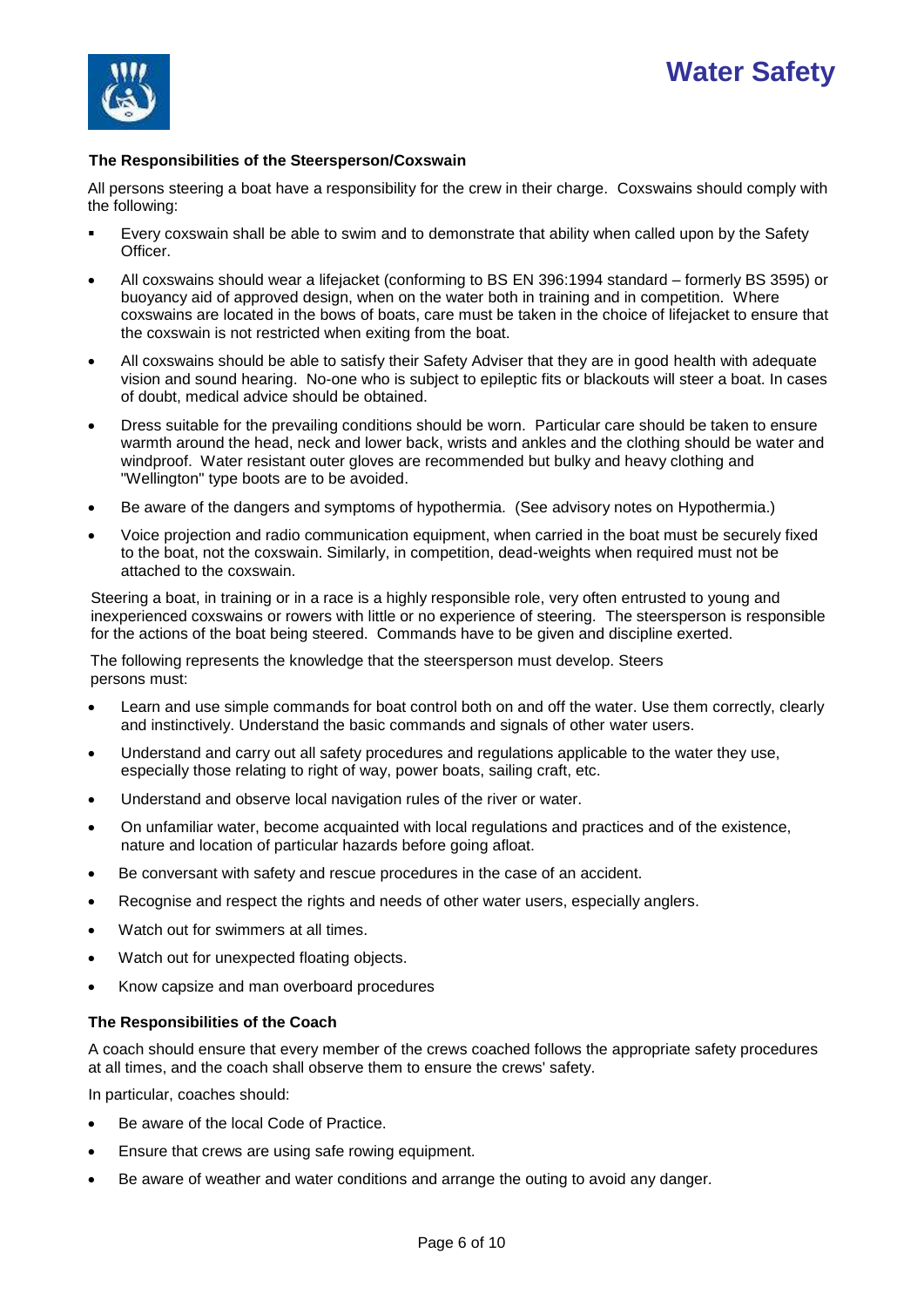

- Watch out for any hazards the crews may meet. It is often easier for the coach, who is higher above the water than the members of the crew, to see swimmers or similar hazards ahead. Draw the attention of the coxswain or steersperson to such hazards and not merely attempt to influence any steering decision that has to be made.
- Showing consideration for other water users is very much the responsibility of the coach, both in regard to the coaching launch and to the boats being coached.

Coaches of young children should ensure that the whole crew, and not just the coxswain, are dressed suitably. Youngsters are unlikely to be able to generate a high level of body warmth during their first outings and need more protection.

When crews are rowing away from their home water, the coach should ascertain the local code of practice and, at regattas, any special traffic rules to be observed, and ensure crews fully understand them.

Coaches should pay particular attention to the coaching of coxswains. Not only is a competent coxswain important to the crews' success, competence is essential for their safety on the water.

Every coach should know capsize and accident procedures and be prepared to assist or rescue any member who is in difficulties, is injured, or appears to be suffering from hypothermia or exhaustion. Every time the coach goes out in a coaching launch check that it is fully equipped with safety equipment and know how to use it.

When coaching from a launch, the coach and driver must wear lifejackets or buoyancy aids of approved design.

Every coach should learn life saving and resuscitation procedures as set out in Scottish Rowing basic coaching award.

Coaches of beginners and especially of crews of young children should be extra careful. Those who are new to the sport are likely to be concentrating on their own rowing to the exclusion of all else, and are thus less likely to be aware of approaching danger. Coaches of school crews, when dealing with several crews of young novices on the water together, should be especially concerned with their safety. It is very easy for the first crew that gets boated to get into difficulties whilst the coach is supervising further crews getting onto the water. Beginners, whether in crews or sculling boats, should never be allowed on the water unsupervised.

## **Coaching Launches**

Coaching from a launch or inflatable craft has now become commonplace. The presence of a coaching launch gives far better safety protection to a crew than a coach on a bicycle, on the bank, but raises the need to ensure competent driving, the safety of those on board the coaching craft, and the effect upon other water users of the coaching craft's activities.

**Training Drivers** - To take out an engine-powered boat without previous tuition is to put the driver, any passengers and other water users at risk. The Royal Yachting Association holds courses in handling powered boats and issues certificates of competence. It is strongly recommended that noone should drive a launch without first having taken a course of instruction. At the very least the club shall ensure that an experienced driver goes out with a new driver until he has shown that he is fully in control of the launch.

The manner in which launches are **manoeuvred** and generally handled may create unnecessary problems for other water users. Excessive washes create impossible conditions for other water users and can cause accidents to smaller boats. Thoughtless driving often causes damage to moored boats and to river banks. To use launches for coaching, rescue and other purposes, all on the same water, requires drivers to be fully aware of the effect of the wash they cause and the risk that the very sport they are seeking to assist cannot take place because their manner of driving their boat has made the water unusable.

**Buoyancy aids** or lifejackets should be worn at all times and are essential for launches going out to sea or on very wide stretches of water. Lifejackets which depend on oral inflation should be worn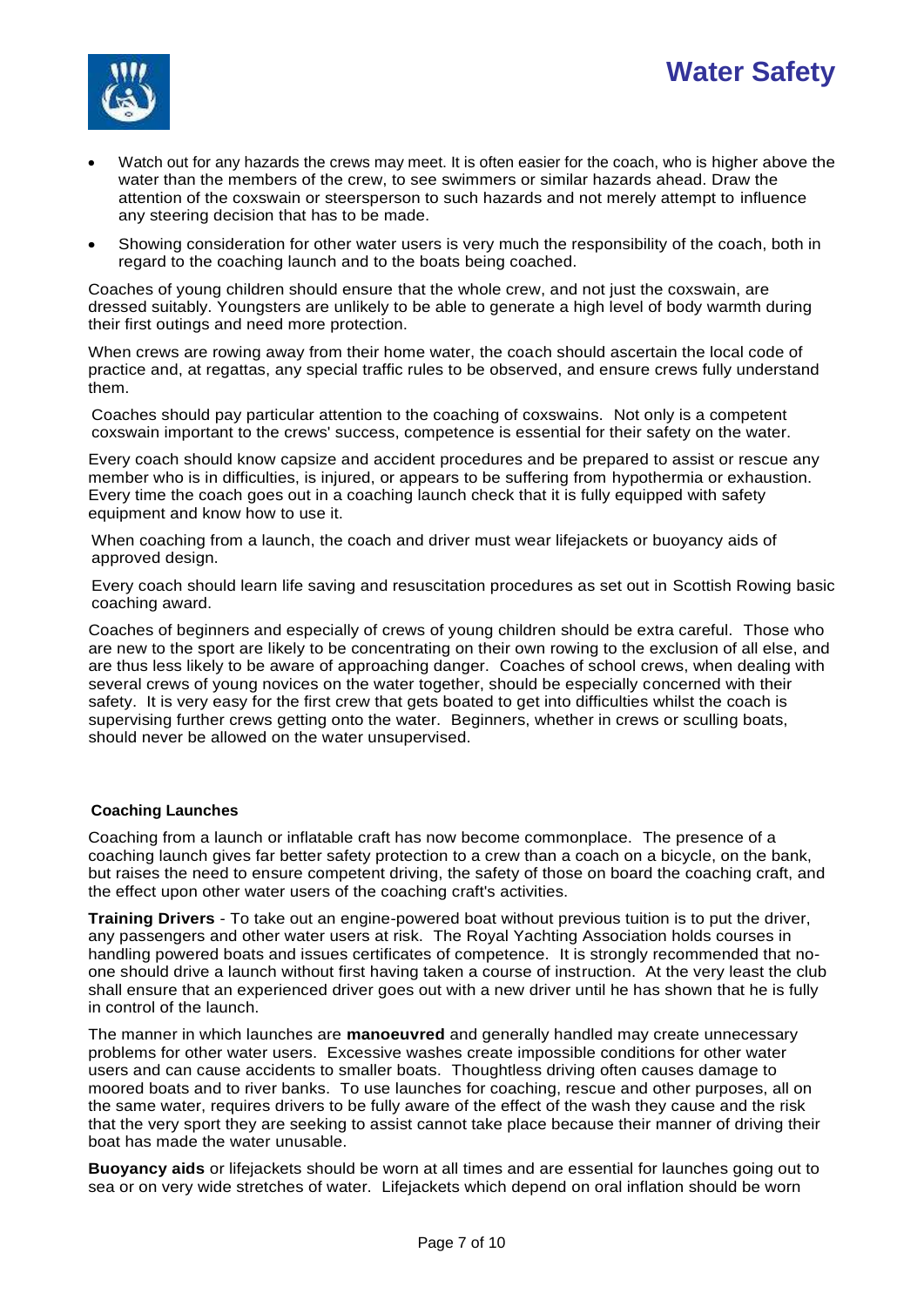



partly inflated; those which have auto inflation must be checked at intervals suggested by the manufacturers.

**Maintenance** of the boat and its engine is vital, since the possible consequences of failure are too great. The driver and his passengers are dependent upon the efficient working of the engine and the good condition of the launch for the proper execution of their duties. Drivers and coaches should know how the engine works, and a box with basic tools and spare parts (in particular sparkplugs and sparkplug spanner) should always be carried to enable running repairs to be done and simple replacements to be made. The tool/spare parts box should be kept dry and checked regularly (an extra can of pre-mixed fuel is also a vital spare). It is a wise precaution to check that the engine is securely fixed to the hull and that the secondary safety fixing is properly attached every time the boat is used.

**Choice of a launch**, its hull size and its shape, must be matched to an engine suitable for the work it is to undertake and the load to be carried. In particular, launches to be used for coaching on rivers or enclosed waters must be of a design which will enable a launch to accompany a crew rowing at speed without causing a wash that makes the water unusable for everyone else.

### **Beginners**

By virtue of their undeveloped technique, newcomers to our sport are particularly vulnerable in the following respects. They are

- unable to work hard enough in Scottish weather conditions to keep warm,
- prone to capsize from smaller boats,
- disorientation and tension,
- wayward steering.

For these reasons the following practices with newcomers are encouraged.

- Sufficient clothes worn to keep warm.
- The use of suitable lifejackets or buoyancy aids (BS EN 396:1994 formerly BS 3595).
- The use of high visibility outer garments, especially in the period from October to March when visibility and light conditions can be poor.
- All outings should be accompanied by a coach or instructor until deemed sufficiently competent to go without – this will vary from boat to boat.
- In single sculls, including playboats, a suitable lifejacket or buoyancy aid should be worn until a capsize drill and swim test has been passed.

#### **Regattas and Processional Races**

Where races are umpired from launches, the instructions to Umpires will clearly state that in the event of accident the Umpire's first duty is to the safety of the competitor or any person in difficulty.

# **Resuscitation Guidance**

Up to date guidance on resuscitation procedure can be downloaded from the Resuscitation Council (UK) web site

<http://www.resus.org.uk/pages/guide.htm> .

The Introduction and Adult Basic Life Support documents are appropriate to non-professionals.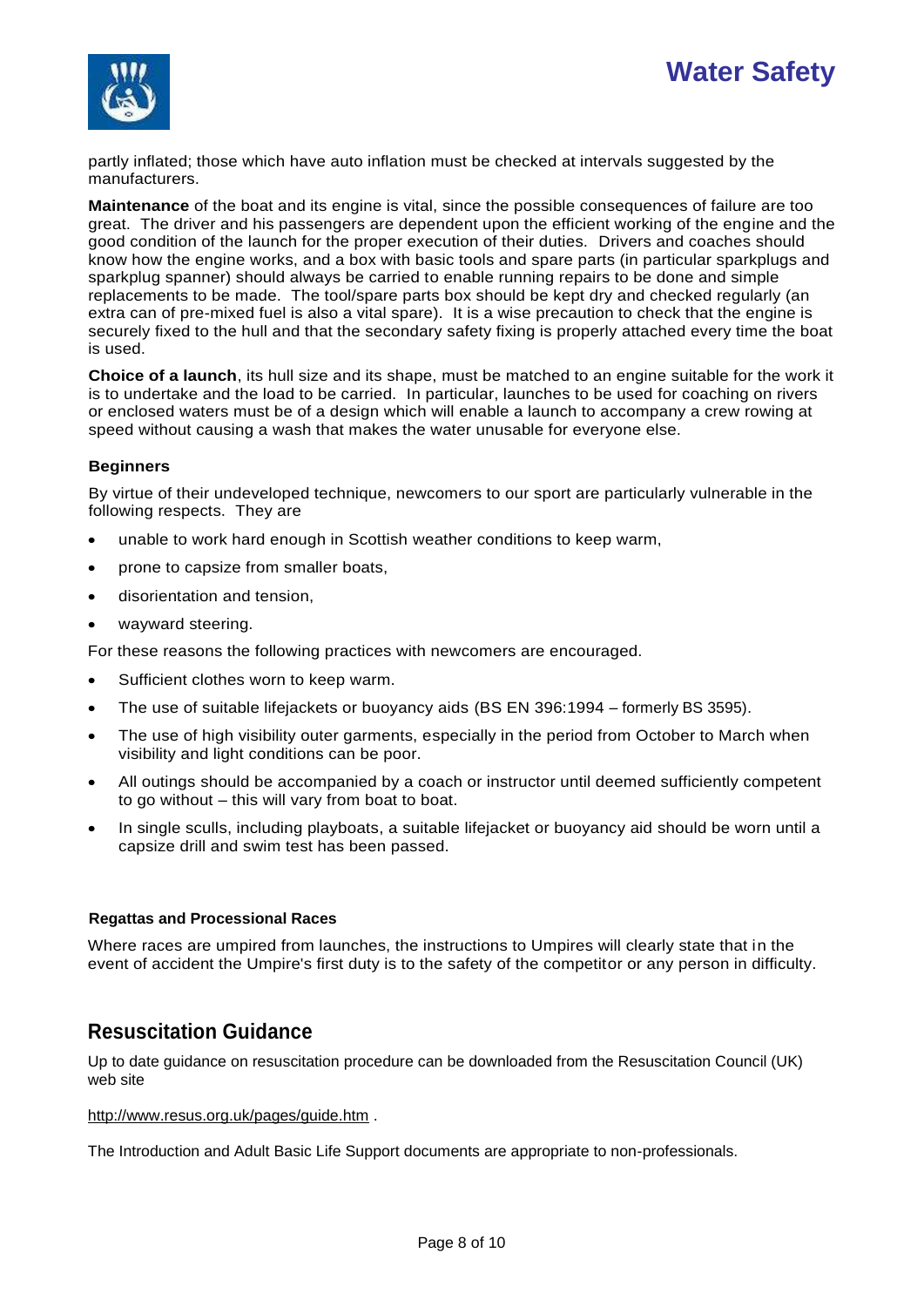

# **Hypothermia Guidance**

- 1. Avoidance must be the first consideration at all times. Hypothermia occurs when the whole of the body has been chilled to a much lower than normal temperature, ie. below 35°C compared with the normal body temperature of 37°C.
- 2 Dress to beat the cold Layers of clothing are more effective than one warm garment. The outer layer should be wind and waterproof.
- 3 Do not take or give alcohol in cold conditions. Alcohol accelerates heat loss as well as impairing judgment.
- 4 Be alert to the warning signs of cold both in yourself and others. Coaches of young children must be particularly aware of the risks to their charges of exposure to cold. Exposed arms, legs and head heighten the risk.
- 5 If a person has fallen into cold water their body will lose heat rapidly. To reduce heat loss, keep clothes on except heavy coats or boots which may drag the person down.
- 6 Sudden immersion in cold water can have a shock effect which can disrupt normal breathing, reducing even a proficient swimmer to incompetence. Confusion and an inability to respond to simple instructions will become evident.
- 7 When hypothermia is suspected your aims must be to prevent the casualty losing more body heat and to re-warm the casualty.
- 8 Send for help. Hypothermia is a medical emergency whether the patient is conscious or unconscious.
	- If conscious the victim should be actively re-warmed under careful observation.
	- If unconscious the victim must be got to medical aid as soon as possible. Follow instructions given under Resuscitation Guidelines.
- 9 Symptoms and signs of hypothermia. The following are the most usual symptoms and signs, but all may not be present
	- Unexpected and unreasonable behaviour possibly accompanied by complaints of coldness and tiredness.
	- Physical and mental lethargy with failure to understand a question of orders.
	- Slurring of speech.
	- Violent outburst of unexpected energy and violent language, becoming uncooperative.
	- Failure of, or abnormality in, vision.
	- Twitching.
	- Lack of control of limbs, unsteadiness and complaining of numbness and cramp.
	- General shock and pallor and blueness of lips and nails.
	- Slow weak pulse, wheezing and coughing.
- 10 A very dangerous situation is still present when a person who has been in the water for some time is taken out. Further heat loss must be prevented. The victim should be protected against wind and rain if possible.

Re-warming can be carried out by:

- wrapping the victim in a thermal/exposure blanket.
- Others placing their warm bodies against the victim.
- Giving hot drinks (if conscious).
- **11 Prevention is always the best policy.**